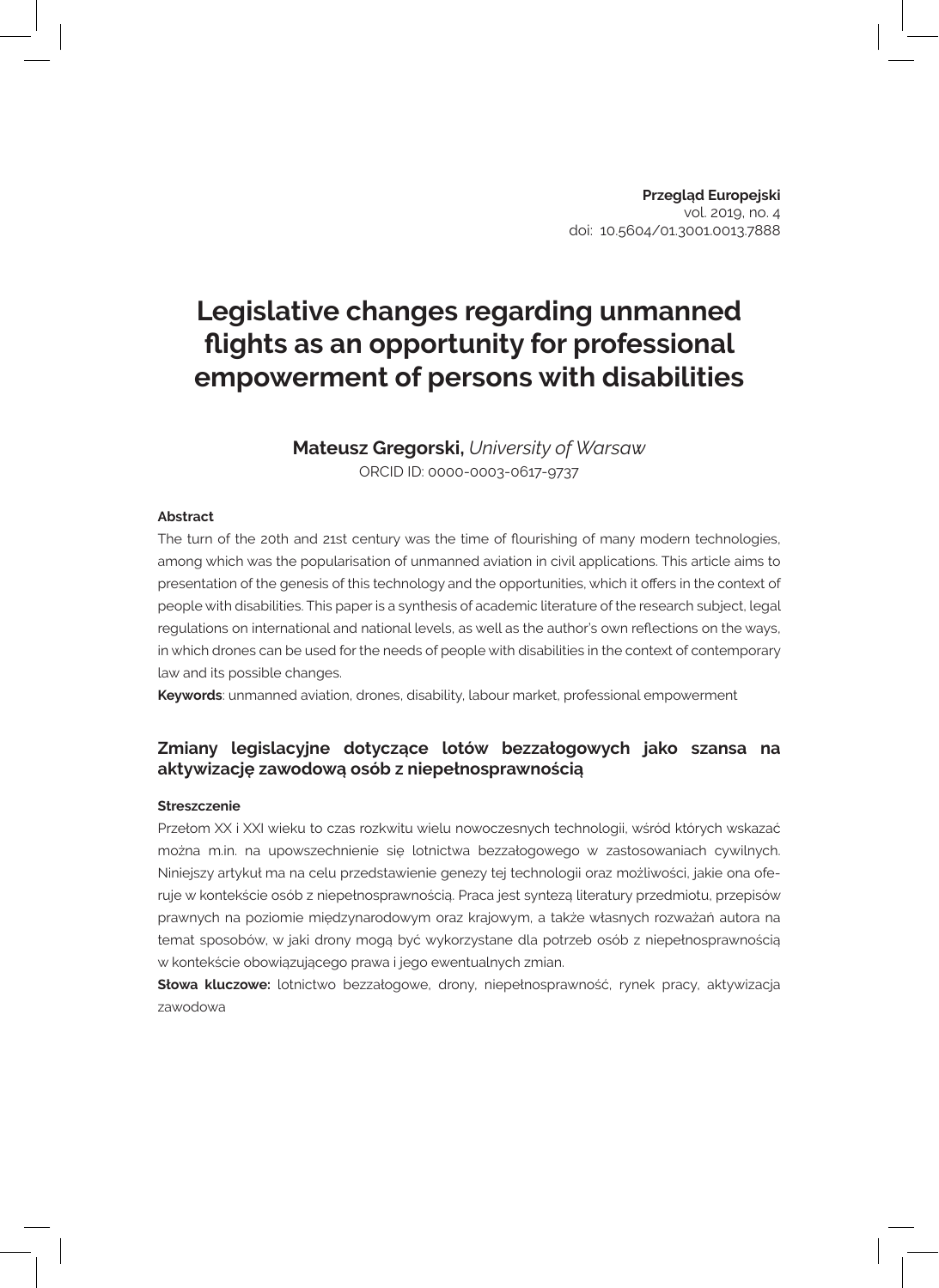The turn of the 20th and 21st centuries was the time of flourishing of many modern technologies, among which was the popularisation of unmanned aviation in civil applications. The aim of this article is to present the genesis of this technology and the opportunities, which it offers in the context of people with disabilities. Particularly important seems to be the issue of professional empowerment of this social group – this is an important social problem, for which there are no unequivocal solutions. The hypothesis of this research is that unmanned aviation may be a new, hitherto unnoticed opportunity for people with disabilities on the labour market. The research methods are: analysis and synthesis of the scholar literature, legal regulations on international and national levels, as well as the analysis of the ways, in which drones can be used for the needs of people with disabilities in the context of contemporary law and its possible changes.

### **1. The technology of unmanned flights**

### **1.1. The history of unmanned aviation**

The concept of "drone" has entered into the language and is widely understood. However, it is worth considering, how unmanned flights were understood until recently. Already in ancient times people created objects that floated in the air without a crew. The Chinese people used lanterns and balloons in their rituals, as well as used them in a way of transmitting signals at a distance. The first attempt to use unmanned objects in a controlled manner took place in 1849 during the Austrian attack on Venice (see: Prisacariu 2017). Balloons with bombs were released from the ships towards the nearby city. The time of explosion was controlled, but the wind caused the balloons didn't hit the target in the most cases. However, the military potential of technology was noticed. In 1917, the first flight of the automatic Hewitt-Sperry aircraft took place, detonating the bomb at a given distance from the start (see: Prisacariu 2017). It was one of the controlled ways, that the US planned to use for fighting against German submarines.

Before the World War II, unmanned aerial vehicle technology was developed by the military, especially in the field of possible types of autopilots. In 1939, the Radioplane OQ-2 was flown - the first unmanned aerial vehicle that entered mass production (Whitmore 2016: p. 16). Since then, this technology has developed in the US, Europe and the Soviet Union as exercise aircraft, reconnaissance aircraft, and also explosive aircraft.

Only since 2010 year drones began to become more popular and also more available for civilian applications. In 2013, the Chinese company DJI produced its first drone, the Phantom model, which quickly gained great recognition. Currently, this company controls over 85% of the global drone market (see: French 2017), and only in the United States 2 million of such civilian devices are registered. For now, annual sales increase of 40-50% is observed (Gartner 2017), and legislative processes are not keeping pace with such a fast-growing market, which only ten years ago was very niche in the area of civil applications. Initially, the issue was disregarded and the rules applicable to passenger flights were applied. Once work began to regulate this area, draft legal regulations were prepared that were adequate to the current level of technology development and the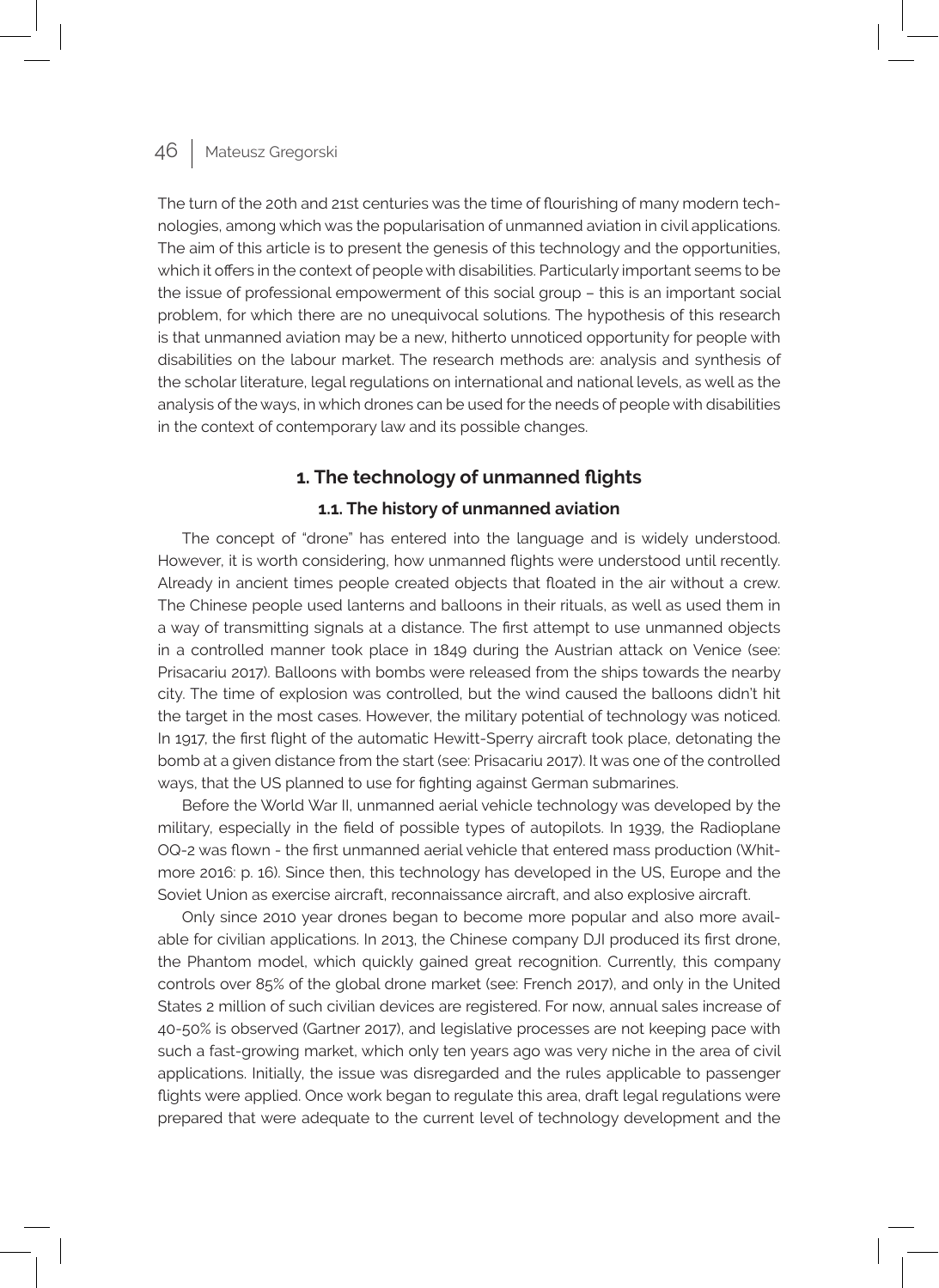nature of its use. Consequently, if the technology is at an early stage of development and changes occur quickly, then the proposed provisions become outdated even before they enter into force.

#### **1.2. The terminology and law concerning drones**

The most important international organisation dealing with civil aviation is the International Civil Aviation Organisation (hereinafter ICAO). It has been operating since April 4, 1947 as a specialised organisation of the United Nations under the *Convention on International Civil Aviation* of 1944, also known as the *Chicago Convention* (see: ICAO 1944). An aircraft is defined in this convention as "any machine that can derive support in the atmosphere from the reactions of the air other than the reactions of the air against the earth's surface" (ICAO 1944: Annex *Definitions*).

Aircrafts can be manned and unmanned. Unmanned aircrafts have many similar terms, that is why it is necessary to systematise the terminology used for further analysis. This will allow to determine, whether specific aviation regulations can be applied in a given case.

NATO's dictionary defines the *Unmanned Aerial Vehicles* (UAV) as "a powered, aerial vehicle that does not carry a human operator, uses aerodynamic forces to provide vehicle lift, can fly autonomously or be piloted remotely, can be expendable or recoverable, and can carry a lethal or non-lethal payload." (NATO AAP-6 2011: p. 386).

The concept of UAVs can be extended to the *Unmanned Aerial System* (UAS). The replacement of the term "vehicle" with "system" stresses the fact, that in the case of unmanned vehicles, ground control (e.g., an operator) constitutes an important component of their functioning. According to NATO, an UAS is a "system whose components include the unmanned aircraft, the supporting network and all equipment and personnel necessary to control the unmanned aircraft" (NATO AAP-6 2011: p. 413).

Since year 2013 the notion UAV no longer appears in the NATO dictionary, because it has been replaced by UAS, which is currently the most common term in this field (NATO AAP-6 2013: p. 4–9). The unmanned aerial system includes a control station that allows the operator to control the flight of the drone. To make it possible, there must be constant communication between the control station and the aircraft (e.g. by satellite or radio). The last element of the system is the aircraft, which receives communication from the control station and can also send its own data stream, e.g. a camera view or sensor data. The system is supplemented by an operator, who controls the flight of the unmanned aircraft.

The word "unmanned" means that there is no crew on board of the machine. As already mentioned, however, for the UAS functioning, often personnel is needed, who control the aircraft. They are not on board, but they steer the machine in the same way as pilots of manned aircraft do. Should not such personnel also be called "crew" then? These nuances are important, when we are interpreting legal regulations. It affects the health requirements that a person must meet. For example, a person in a wheelchair may have a lot of troubles, while piloting a passenger plane (due to narrow space, stairs and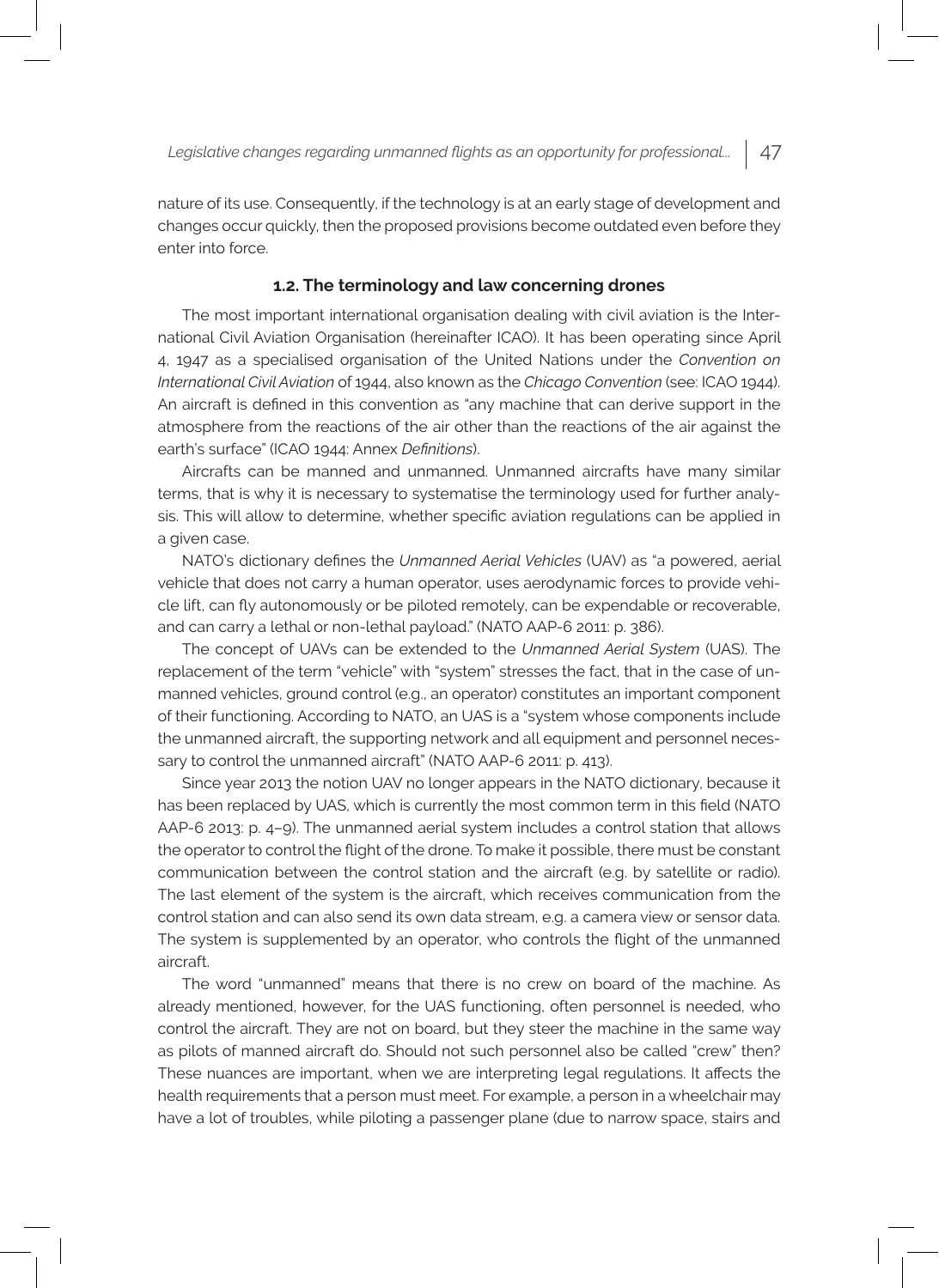overloads), but these problems may not exist in the case of the drone's remote control personnel – even though the regulations currently treat these two groups (disabled and non-disabled people) equally. The existing law is adapted to manned aircrafts, hence definition issues may be crucial for identifying the area, where changes are needed or for completely new regulations, so that people with disabilities can be included in the aviation environment.

In 2011 ICAO introduced in its Circular 328 the concept of a *Remotely Piloted Aircraft* (RPA), which constitutes an element of the *Remotely Piloted Aircraft System* (RPAS) (see: ICAO 2011, Cir. 328). Thus, RPAS is a system that comprises RPA and a *Remotely Piloted Station* (RPS).

The terms UAV and RPA, as well as UAS and RPAS, are often used interchangeably. However, the most often used term is "drone", to define all unmanned aerial vehicles<del>'</del>. The drone can be understood as a synonym of the UAV (Australian Certified UAV Operators Inc. 2016).

In the context of drones, the terms "autonomous" and "automatic" often do not mean exactly the same. An automatic system is defined by T.Zieliński as one that "in response to input data from one or more devices, is programmed to perform specific tasks for achieving the intended results. Knowledge of previously defined and entered data allows prediction of specific results. In turn, the autonomous system is able to predict the changes of the circumstances and modify its behavior in a way that allows achieving previously assumed goals. Therefore, it is able to alternate, and make alternative decisions without human interference and control, despite the fact that it is available" (Zieliński 2014: p.35). From the above definition follows that the autonomous system is a kind of development of the concept of an automatic system that has been enriched with elements of artificial intelligence.

Modern drones are now able to fly off and land automatically, as well as the follow a marked route. After equipping them with sensors (gyroscopes, cameras, infrared sensors), these machines are able to perform predefined sets of commands, e.g. move between obstacles or photograph objects and people, who meet the given requirements. Little is missing for the drone to develop its own patterns of operation, based on previous "experience" acquired through interaction with the environment. It should be noted, that in the era of the "Internet of Things" it is simple to connect many aircrafts into one network with a shared server. Thus, the learning process does not take place in the context of one device, but behavioral patterns can be immediately transferred to other drones in the same network. It is currently used e.g. for monitoring pipelines and other large industrial installations. Connecting drones into a common network not only allows them to be managed effectively, but also offers the opportunity to optimise flight routes for more effective tasks (Knight 2017).

The regulations of the Chicago Convention and secondary EU law (until the entry into force of Regulation 2018/1139 in September 2018), in principle, did not allow the use of autonomous systems. The term RPA (remote piloted aircraft) used in these regulations

<sup>1</sup> "drone – a land, sea, or air vehicle that is remotely or automatically controlled. See also: remotely piloted vehicle; unmanned aerial vehicle" (Joint Publication 2001: p. 171)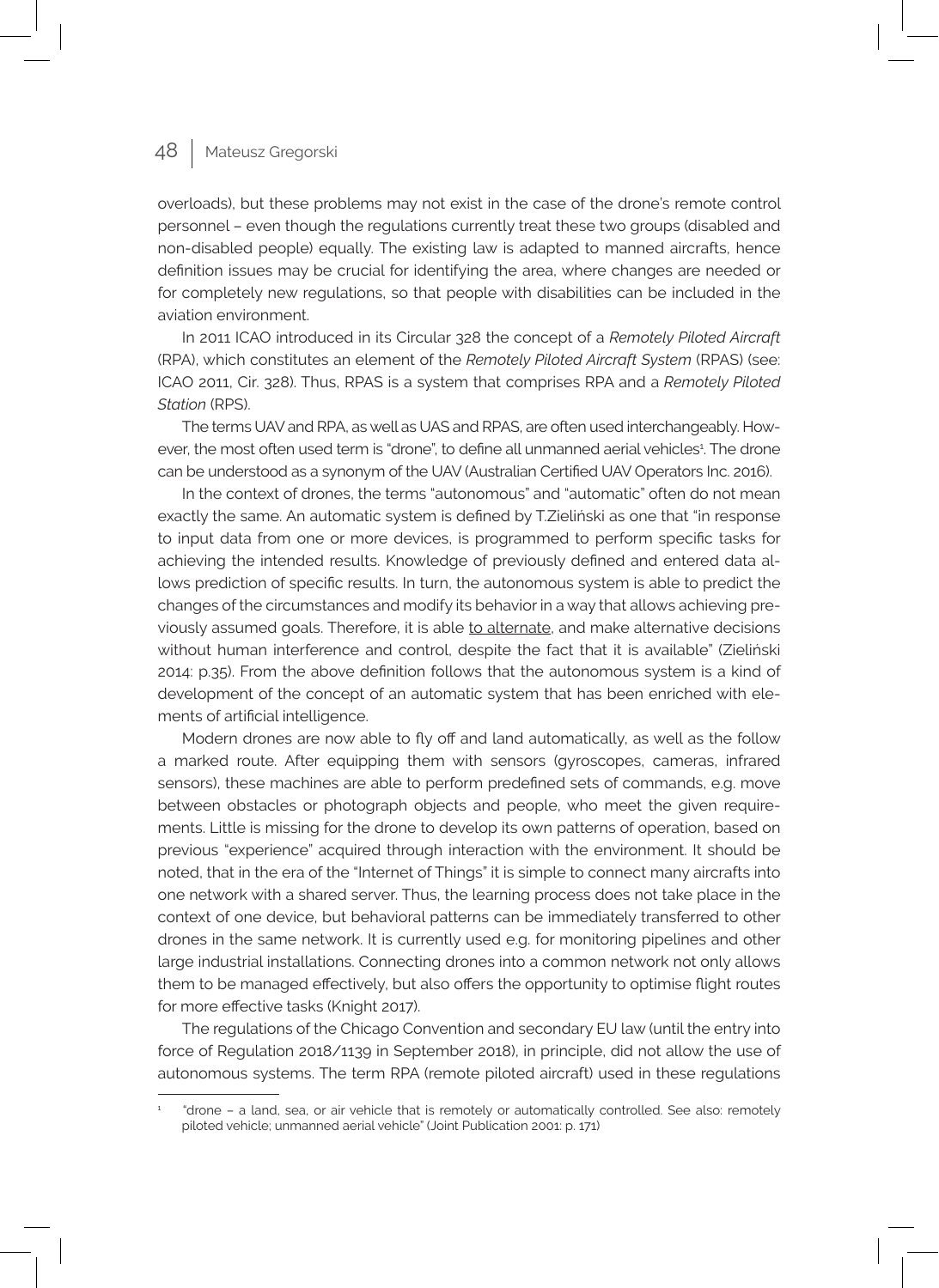clearly indicates, that there must be a person, who manages the device manually by the means of communication. Pursuant to this limitation, RPA does not set the direction of its flight itself, (which could raise problems e.g. when indicating the entity responsible for a given event in air traffic). It is worth noting, that this position is not uniform at all. In order to be consistent with the existing regulations created in the context of manned flights, it is necessary to introduce new terms, such as *"remote pilot".*

Keeping this in mind, some of the current regulations do not fit the specificity of unmanned flights. These are primarily requirements related to the presence of personnel on board, as well as, for example, requirements related to physical condition, which have a completely different meaning in the case of manned flights than unmanned flights. The consequence is the assumption that drones will not carry out passenger flights anytime soon (ICAO 2011, Cir. 328: p.4), this would primarily involve the need to adapt unmanned safety regulations and mandatory equipment. In this example, however, you can realise, how difficult it is to develop legal regulations in a field, which is developing so dynamically. The Chinese company Ehang presented in 2016 a model of the passenger drone, which is controlled fully autonomously (the passenger only gives the destination location) (Gruber 2016). Currently the introduction of such drones for use in Dubai is under preparation. Airbus and Uber are also developing their solutions in this field (Belton 2017).

In 2020, Uber's passenger drone testing is expected to begin in Melbourne, Australia (Business Day 2019). As a part of this preparation, the first law in the world to allow unmanned autonomous passenger flights is also being developed (Langton 2017). This trend can be seen as an opportunity, e.g. for people with limited mobility. This fact clearly demonstrates that the inadequate adaptation of current legislation to reality affects the development of more adequate regulations by individual countries. Over time, this will lead to widening differences, including fragmentation of the EU internal market (European Commission 2017), and, therefore, maintaining the coherence of these legal systems will be an increasingly difficult task. If technological progress is faster than legislative processes, then even such coherent regulations may require further adaptation already at the time of entry into force. Therefore, the more important is the coordination of lawmaking between various entities (states and international organisations) and the efficiency of its adoption. This problem has been noticed, and such adaptation of the law to changing technology occurs, although it is a long-term process. The American FAA agency regulating federal airspace, has allowed semi-autonomous systems since 2016, i.e. such systems, where the pilot has the ability to take over manual control of the aircraft at any time, but does not have to do it all the time (Connot 2016). In the Regulation 2018/1139 of the European Parliament and of the Council from July 2018, unmanned aircraft is defined as "any aircraft operating or designed to operate autonomously or to be piloted remotely without a pilot on board" (Regulation 2018/1139: art.3, par. 30).

Such adaptation is desirable, but at the same time it leads to the situation, in which the subject scope of the regulations in a given legal system depends on how long ago the amendment was carried out. Since legislative processes are not synchronised with each other, this type of difference is inevitable.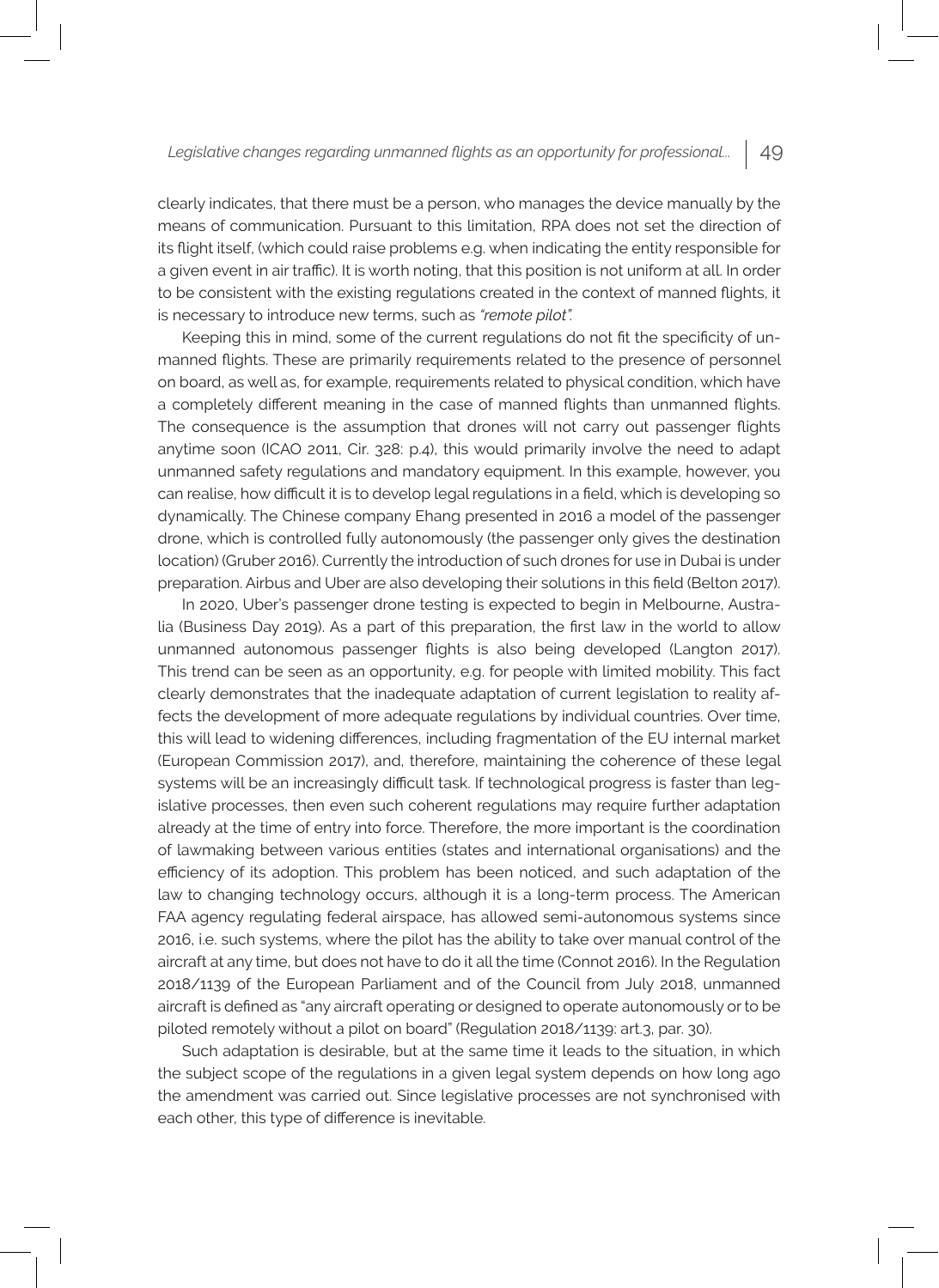### **2. Law on unmanned flights**

#### **2.1. Application of the Chicago Convention to unmanned vehicles**

The Chicago Convention of 1944 is "the basic treaty law system regulating multilateral public law issues of international air navigation" (ICAO 1944; Żylicz 2011: p.46), 191 countries are its parties, including all European countries. On the basis of the Convention, the International Civil Aviation Organisation (ICAO) was established as a specialised agency of the United Nations. The regulations of the Convention apply exclusively to civilian vessels, i.e. not used by the public service (army, police and customs services) (see: ICAO 1944: art. 3, point b). All subsequent regulations should take into account the provisions of the Convention. From this perspective, the Convention can be regarded as a "primary law". The most important provisions of the Convention in the context of drones are presented below, as they affect the shape of other legal systems, including the European Union.

An integral element of UAS is the communication system between the aircraft and the control station. According to the art. 3-*bis* of the Convention, it is required to establish communication with any civil aircraft. Theoretically, this condition is met, but communication in unmanned flights has a different nature – the specific transmitter is defined, that gives the aircraft direct commands, however this is not communication between the flight control tower and the pilot on board.

In accordance with art. 8 of the Convention, RPA may move in the airspace of a given country only after obtaining the appropriate authorisation and providing flight control in the movement area of civil aircraft (see: ICAO 1944: art. 8). In Circular 328 from the 2011 year, ICAO specifies: *"All UA, whether remotely-piloted, fully autonomous or a combination thereof, are subject to the provisions of Article 8. Only the remotelypiloted aircraft (RPA), however, will be able to integrate into the international civil aviation system in the foreseeable future. The functions and responsibilities of the remote pilot are essential to the safe and predictable operation of the aircraft as it interacts with other civil aircraft and the air traffic management (ATM) system. Fully autonomous aircraft operations are not being considered in this effort, nor are unmanned free balloons nor other types of aircraft which cannot be managed on a real-time basis during flight"* (ICAO 2011, Cir. 328: p. 3).

The above mentioned citation demonstrates, that all unmanned systems are subject of the Chicago Convention, but only remotely piloted aircrafts will be integrated in the airspace in the near future. It is worth noting, that Article 8 of the Convention raises interpretation doubts – it says about the lack of a pilot, but it is not specifically indicated that this has to be a pilot on board. Therefore, one of the interpretations could be, that the convention can only be applied to autonomous vehicles (Scott 2016: sec. 4.05).

It is important to determine, by which regulations the aircraft is flying. In accordance with Article 12, the regulations of the country in which the aircraft is located are applicable. However, this means that national legislation must be compatible with the regulations established from time to time under this Convention (ICAO 1944: art. 12). This fact requires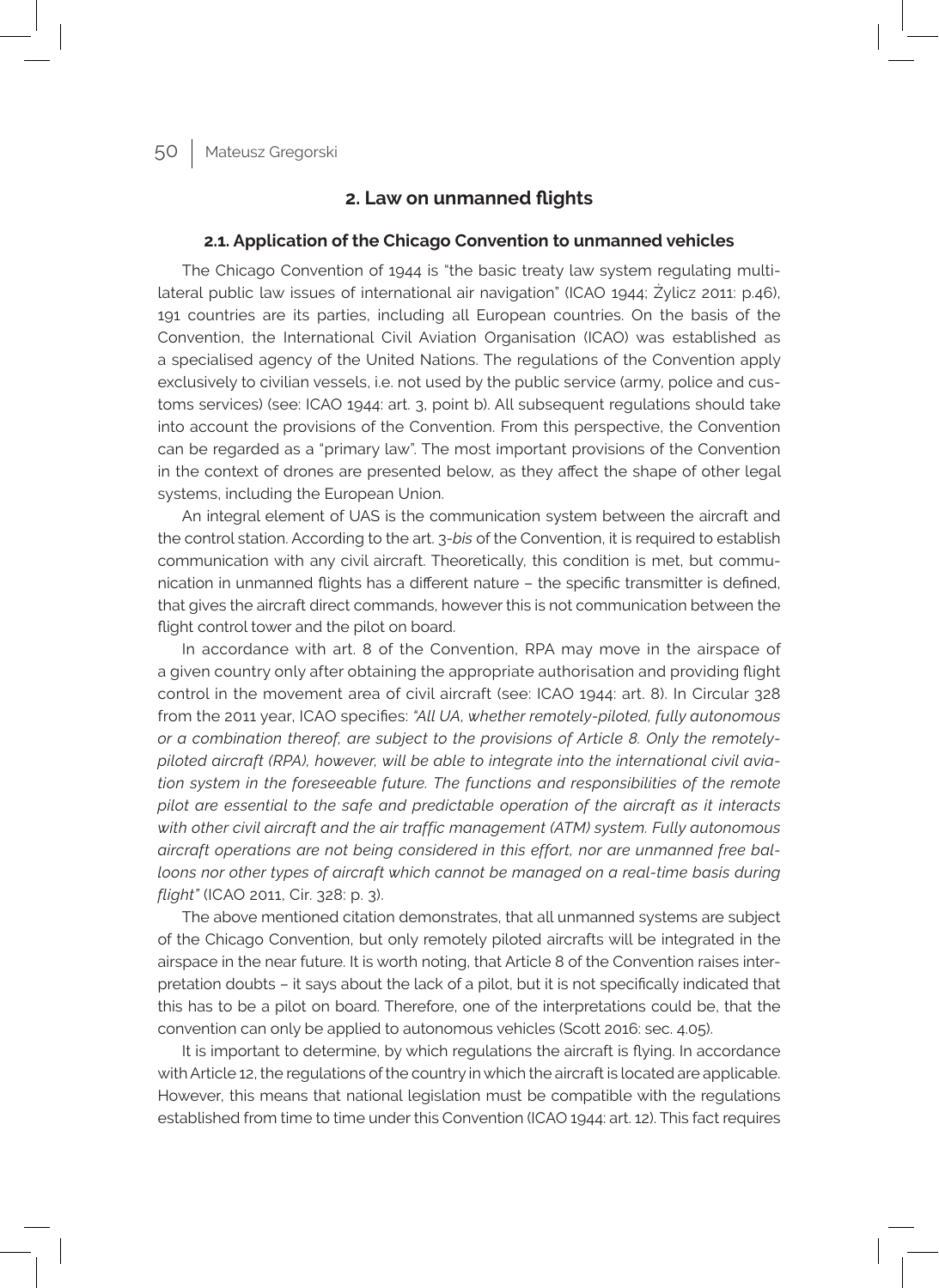ensuring inter-state cooperation in creating regulations in this field, which is confirmed by Article 37 of the Convention.<sup>2</sup>

In particular, all EU countries are also parties of ICAO, so the *acquis communautaire* (the EU legal order) should be consistent with the regulations of the Chicago Convention.

In 2015, ICAO published a *Manual on Remotely Piloted Aircraft Systems (RPAS)* and presented proposals for amendments to the Chicago Convention and its selected annexes  $(2 - air traffic regulations, 7 - national and registration signs, 13 - accident investigation)$ and aviation incidents).

The Manual "provides readers with analyses of how the existing regulatory framework developed for manned aviation applies to unmanned aircraft and provides insight into the changes that will be coming. It serves as an educational tool for States and stakeholders, it supports the development of SARPs and guidance material by ICAO and it gives a basis for other standards-making organizations to harmonize their activities" (Cary 2015).

The document addresses to the problems that come out from the lack of adaptation of current regulations to unmanned flights. The manual contains a list of all areas, where unmanned flights differ significantly from manned ones, and presents proposals (more or less detailed) to address these differences in new legal regulations, but the Manual itself has no legally binding force.

#### **2.2. Drones in the European legal system**

In the second decade of the 21st century, the European Union faces numerous difficulties (such as the migration crisis). As a result, activities in less discussed areas, including in the field of unmanned aviation, are coming to the background. Legislative processes in the EU can be long-lasting and require a consensus to be reached between many groups. In the case of drones, it is more difficult, because international regulations (ICAO), which should be adapted, are still being developed. Accordingly, the regulations of the Chicago Convention are still binding at UN level. On the other hand, due to the lack of EU regulations, individual Member States are forced to prepare their own law in this field to be able to control the rapidly growing drone market. In situation of excess of ideas and solutions, it may be increasingly difficult to develop EU-wide standards that should be implemented by all Member States (it results from the principle of the primacy of EU law over national law).

Due to the "layered" structure of the EU legal system, it is very important to complete the work on common regulations as soon as possible. The longer the arrangements last, the greater the risk of non-compliance, which is very important in aviation. Manufacturers of aircrafts try to reach as many target markets as possible, and the prevalence of international flights means that any differences in regulations (technical standards, required qualifications of personnel, etc.) lead to major difficulties. Moreover, new aviation

<sup>2</sup> "Each contracting State undertakes to collaborate in securing the highest practicable degree of uniformity in regulations, standards, procedures, and organization in relation to aircraft, personnel, airways and auxiliary services in all matters in which such uniformity will facilitate and improve air navigation." (ICAO 1944: art. 37).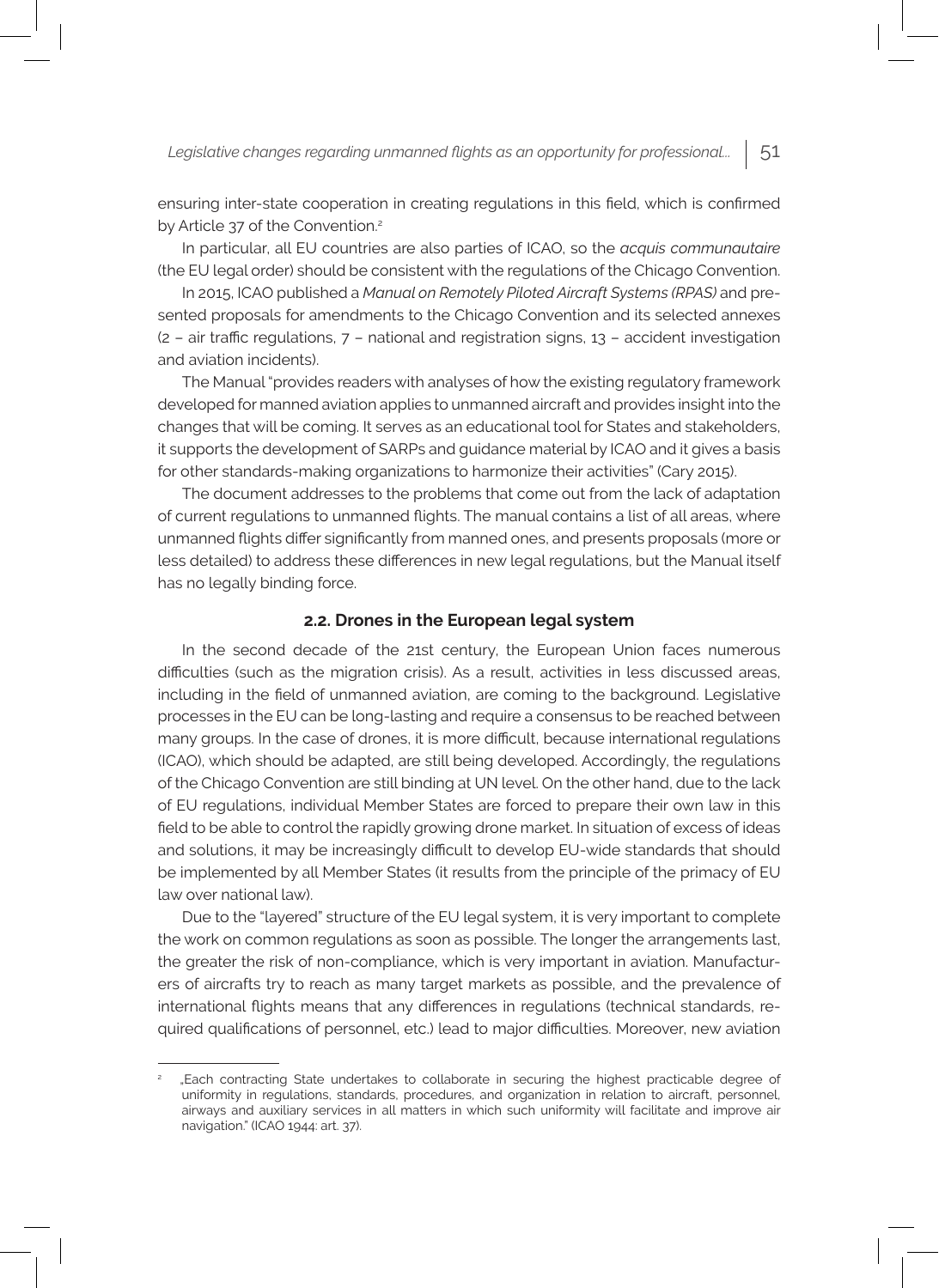technologies threaten people with qualifications adapted to existing solutions, so these people (in defense of their own particular interests) can lobby for delaying the implementation of regulations in areas not yet regulated (Perritt, Sprague 2016).

The first consultations regarding the regulation of the drone area in the EU took place in 2011-2012 (under the name of the UAS Analytical Process). It is worth paying attention primarily to the potential of the drone market estimated at that time (35,000 drones in global production during the next 10 years). (Council of the EU 2012: p. 4).

Already in 2015, global sales exceeded 6.4 million units (see: Statista.com 2018), i.e. almost two hundred times more than forecasted for the entire decade. Such a large disproportion between estimates and the actual number of drones is primarily due to the specific of the Chinese market. The sale of relatively technologically advanced products at low prices caused the market to open to consumers using drones for recreational purposes. Prices have become so affordable, that small drones have become an excellent commodity bought, e.g. as a gift for a child. The rapid development of this market and strong competition cause that low prices persist (Belton 2015).

 It was originally assumed, that the inclusion of unmanned flights in the Single European Sky (SES) means the need to apply exactly the same rules to them as for manned aviation: "controllers should not be expected to do anything different [for unmanned flights] than they would do for other aircraft under their control, not should they have to apply different rules or work to different criteria" (Calleja Crespo, Mendes de Leon 2011: p. 258).

Until 2018, the European Aviation Safety Agency (EASA) only supervised remotely controlled aircrafts with an operating mass over 150 kg, in accordance with the Regulation of the European Parliament and the Council 216/2008 on common rules in the field of civil aviation.

The exclusion from the Regulation the UAS weighing less than 150 kg meant applying national jurisdiction to them. In July 2018, Regulation (EU) 2018/1139 of the European Parliament and of the Council on common rules in the field of civil aviation and establishing the European Union Aviation Safety Agency was adopted, repealing, *inter alia*, the Regulation 216/2008.

The basic regulation extends EU competence to create regulations for unmanned aerial vehicles, abolishes limiting the take-off mass to over 150 kg. In June 2019, Commission Delegated Regulation 2019/945 and Commission Implementing Regulation 2019/947 were published, which systematically define requirements for individual elements constituting unmanned flights, such as aircraft's registration and technical requirements regarding them, reporting and monitoring flights, and certification of pilots (which is very important from the point of view of including disabled people in tasks related to unmanned flights).

## **3. Drones** *vs.* **professional empowerment of people with disabilities 3.1. Activities for people with disabilities**

The topic of people with disabilities remain overshadowed by other problems in national and international politics. However, it can be noticed, that this is one of the key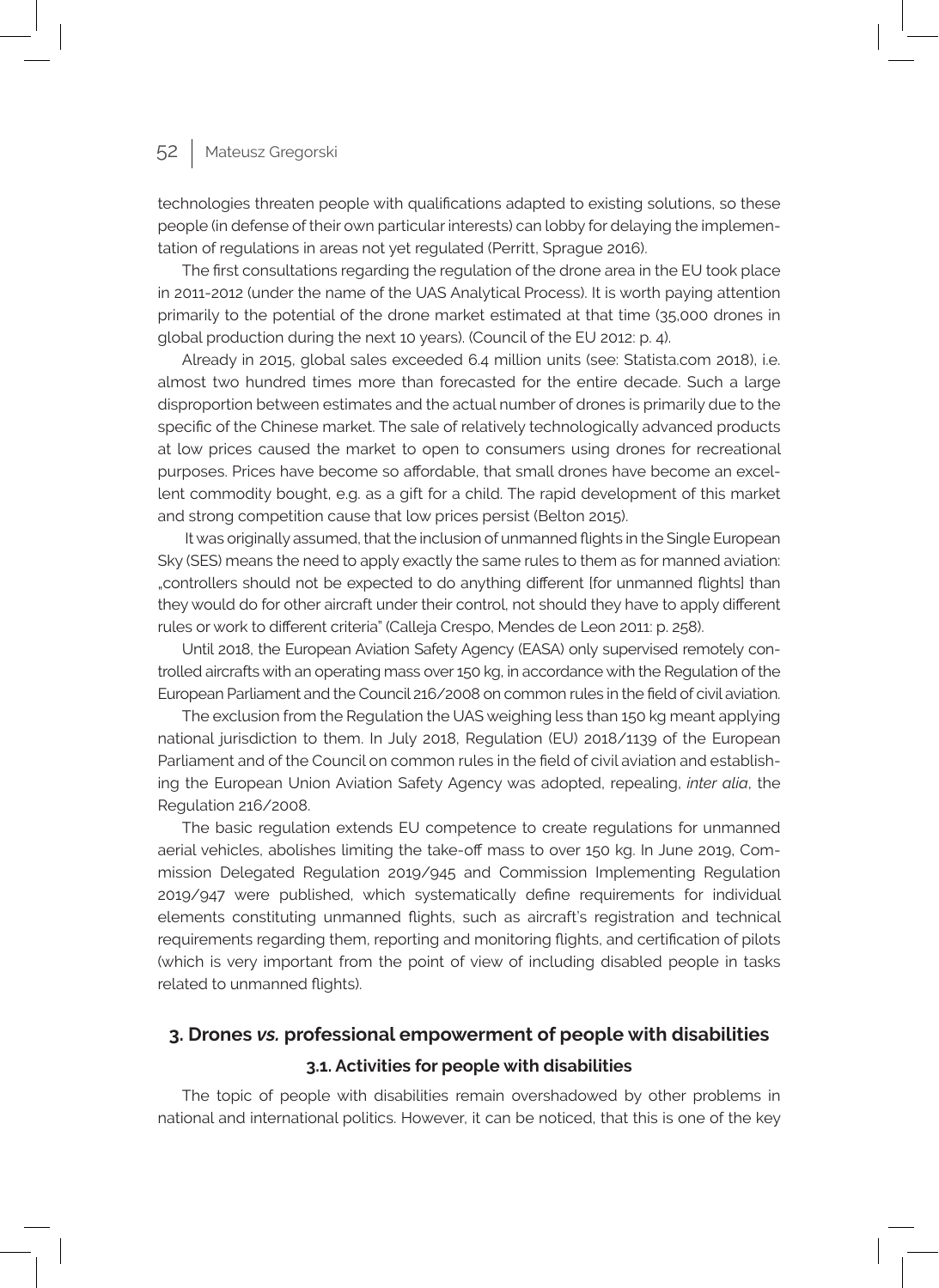issues, which, if addressed properly, leads to building an efficient economy and reducing social inequalities. Within this topic, we can indicate many issues concerning the people with disabilities. One could mention, for example, the role of national and international legislature in stimulating professional empowerment of social groups with the risk of exclusion, activities for social integration, raising education standards, medical care, information campaigns aimed at disseminating knowledge about people with disabilities, actions to improve accessibility, e.g. adaptation of communication or removing architectural barriers, as well as many other aspects.

As a part of the abovementioned tasks, professional empowerment can be indicated as one of the most important. Its effects can be observed on many different levels. From the disabled person's point of view, the financial aspect is certainly important, because employment gives them the chance to achieve financial independence. This is an important psychological effect, because a person does not have to rely on external financing sources that are uncertain and require a lot of formalities. In addition, indirectly it is possible to relieve the budget allocated to support people with disabilities, if some of them will be able to support themselves. These people can integrate with the rest of society through work, which reduces their social exclusion and can have a therapeutic effect: "apart from financial security and at least the basis of existence, professional work is a form of integration for disabled people, a way to regain self-confidence and success in personal life. Hence, occupational rehabilitation (through work) should be one of the main priorities in the state's activities to support the subpopulation of people with disabilities" (Politaj 2008: p. 228).

What is the most effective way to support people with disabilities in the labour market? To answer this question, it is necessary to analyse the problems of the people trying to enter the labour market. One may start with the fact that in developed countries the labour market is changing. Every year there are fewer jobs requiring physical work, while the number of intellectual workers, whose work tool is a computer, is growing. Theoretically, this fact should make the access to the labour market for people with disabilities easier, because in many cases disability will not be a big limitation for this type of professions. In addition, social trends supporting tolerance, diversity and the fight against social exclusion have been developing strongly in recent decades. This trend should also contribute to easier access to the labour market for the disabled, from a sociopsychological point of view.

One of its manifestations is the concept of Corporate Social Responsibility (CSR) in business. This responsibility is expressed, *inter alia*, through various social actions connecting the world of business with the world of people with disabilities. The potential for change in this area is very high. According to the data of the Central Statistical Office of Poland for 2018, among the disabled people of economic working age the economic activity rate is 28.3%. In absolute terms, this means over 1.1 million people with disabilities outside the labour market. The same ratio for non-disabled people is 80.5% (see: GUS 2018).

Therefore, it is worth asking the questions: how should the professional empowerment of people with disabilities look like? What is the role of new technologies in this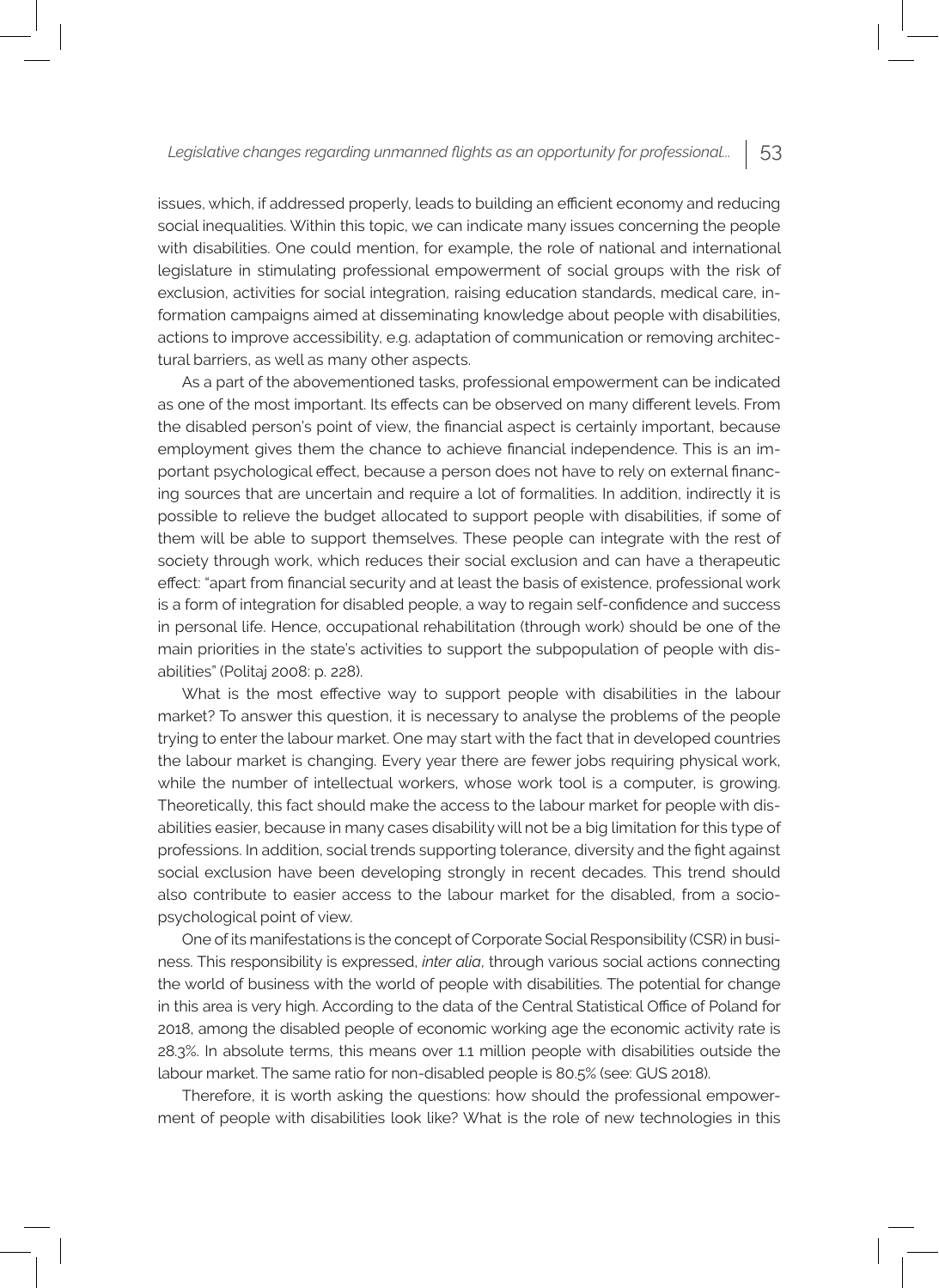process? There are two basic approaches to this subject in social policy, which are not necessarily mutually exclusive. The first approach is financial, assistance and legally stimulating employers to employ people with disabilities more willingly. This way requires allocating a specific budget for such purpose and very deliberate determination of aid rules and legal regulations in these aspects, in order to avoid abuse. The second approach is to promote self-employment and remove barriers. Activities in this dimension do not have to focus on people with disabilities, and they will still be among the beneficiaries of changes in regulations that streamline the process of setting up their own business, running it and accounting. Of course, it is also possible to additionally support disabled people choosing this form of employment, e.g. in Poland subsidies are paid by PFRON (National Fund for the Rehabilitation of the Disabled). Legal regulations should allow people with disabilities to take all kinds of actions, as long as it is not a threat for themselves and other people (Giełda, Raszewska-Skałecka 2015: p.119). This is directly indicated by the *UN Convention on the Rights of Persons with Disabilities*, where in art. 27: "States Parties recognize the right of persons with disabilities to work, on an equal basis with others; this includes the right to to the opportunity to gain a living by work freely chosen or accepted in a labor market and work environment that is open, inclusive and accessible to persons with disabilities." (United Nations 2006).

It should be mentioned, however, that the prolonged use of drones might have a significant impact on the psychological and emotional well-being of the pilots. The area is not thoroughly researched yet, as the topic is relatively new, but there are still studies which suggest that being a drone operator might have negative consequences for that person's health condition. In this paper the military uses are not discussed, but those obviously can lead to psychological trauma, similar to what the regular soldiers go through, eg. in the form of PTSD (Post-Traumatic Stress Disorder) (Christen 2014).

The same effect, although probably weaker, can be experienced by non-military, e.g. during rescue missions, security surveillance or even aerial photography. One moment the operator feels to be in the sky, in the middle of action, at the same time physically sitting or standing still. This is not a natural situation for the body, as it receives mixed signals – the eyes detect motion and the mind needs to react quickly, but the body stays still. This might not be a problem for a 5 minute long flight, but being a professional would require that state to persist every day, for long periods of time. This, in turn, requires special preparation and using stress-relieving techniques, so that the person's health is not impacted (Kille 2019). For people with disabilities further health deterioration is an even more serious matter, as they might be more vulnerable and easier affected. Keeping this in mind, one also has to think about the alternatives, such as sitting day after day in front of the TV. Any form of activity can be better than no activity at all. It has to be done responsibly, so that it is beneficial instead of harmful. Professional guidance might be useful for such people, to instruct them on how to prepare for drone flights, behave during them and deal with any physical or psychological problems which might result from such activities.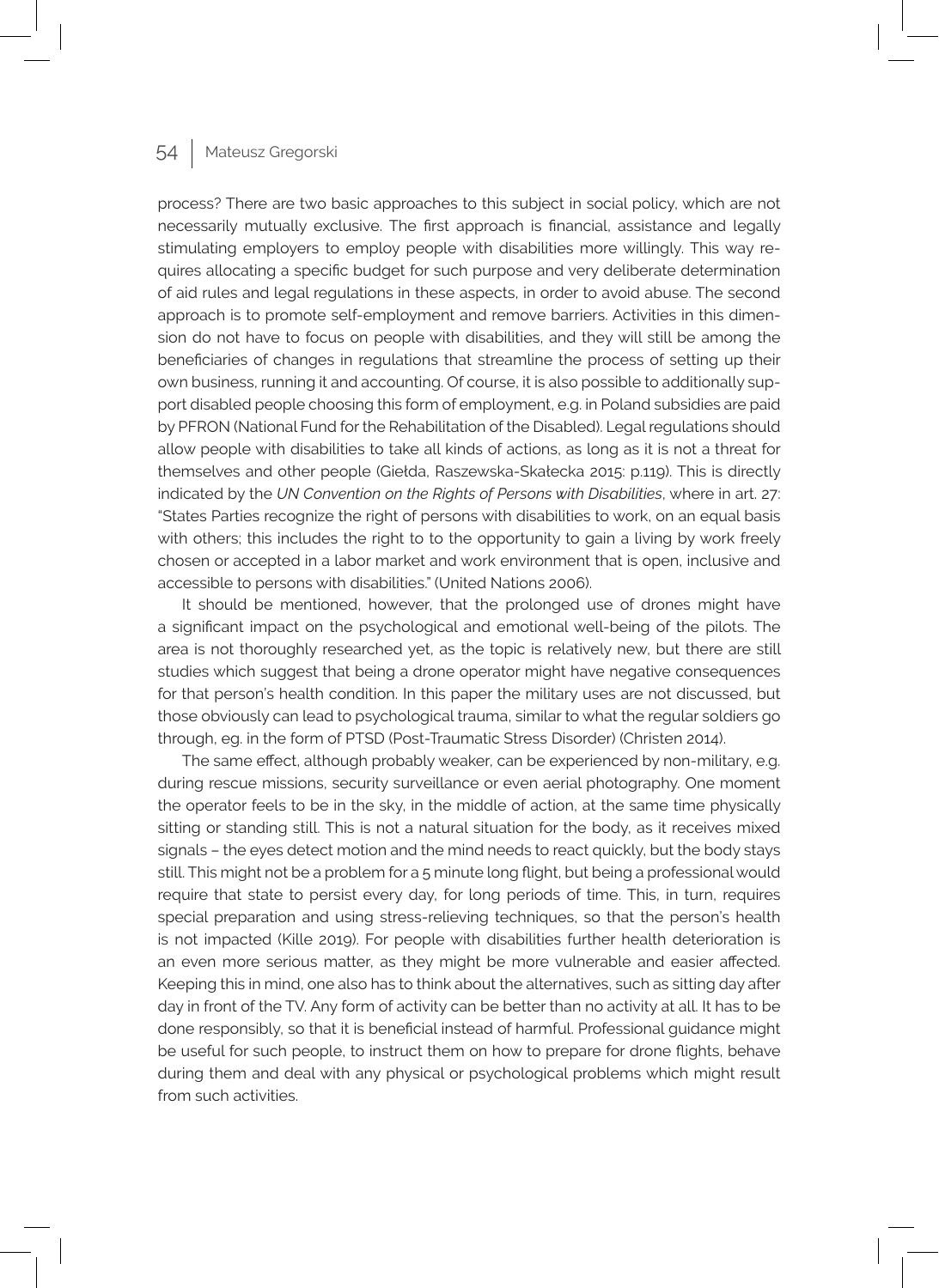#### **3.2. Drones as an opportunity for people with disabilities**

The drones can have great potential in the area of empowerment of disabled people, primarily in terms of mobility. The vast majority of people with physical disabilities have the ability to remotely manage a drone just like a non-disabled person. By undertaking this activity, disabled people get a chance to open themselves to the world, to experience the feeling of flying and speed, as well as to socialise with other people. So, apart from the financial aspect, we can consider drones as one of the forms of rehabilitation. Nothing prevents the disabled people from joining the labor market as drone operators. Unmanned flights are a rapidly growing field, and the demand for operators is high, in the USA the demand for one hundred thousand drone operators by 2025 is estimated (Farrelly 2017).

Depending on the type and degree of disability, it may be necessary to adapt the remote pilot station to the capabilities of a particular pilot. However, these adjustments are relatively low cost, e.g. an appropriate joystick. For people with only one functional hand, there are specially adapted gloves on the market (Wepulsit.com WWW). More advanced technologies are also available, such as e.g. drone control using thoughts – the *Emotive kit* (Werenn 2012).

In 2016, the French charity organisation LADAPT in cooperation with Kindai implemented the project *HandiDrone*, in which drones adapted to the disabled people were prepared, and demonstrative flights were conducted for these people (Kindai.fr WWW).

This example demonstrates, that people with disabilities can be drone operators, in some cases they may require some adjustments, but it is not very expensive and complicated. However, there are also a few less obvious benefits, that unmanned aerial vehicle technology can give to disabled people. In the literature they are referred to as *Assistive Drone Technology* (Fall 2018), i.e. applications that make it easier for people with disabilities to function daily, but these people do not actively manage drones themselves.

An interesting example is the digital mapping of buildings, e.g. university campuses (Keppler 2016). We can set the programme for the drone to cover a specific route and save a three-dimensional image of the rooms. The drone can even automatically respond to unexpected obstacles and dynamically adjust its flight path (Passifiume 2017). Flights can be made cyclically, so the information will be updated. The three-dimensional map can be used by people in wheelchairs. Thanks to this, they are able to locate the desired point on the map and mark a route to it, on which they do not encounter barriers. If any part of the route is temporarily closed or new facilities appear, the map will be updated on a regular basis. In the case of large complexes, this effect would not be possible without automation. Such plan would also be useful for blind and visually impaired people, who, thanks to appropriate voice messages, would be able to navigate through this type of places more easily. Of course, this application benefits not only people with disabilities, it can be used, for example, for regular building inspections. The idea sounds a bit abstract, but there are already companies offering the simplified version of such services, e.g. *Industrial Skyworks* (Waterson 2016).

The drone can also be used as a "drone guide" for blind and visually impaired people. Attempts have already been made to use technology for this purpose, among others for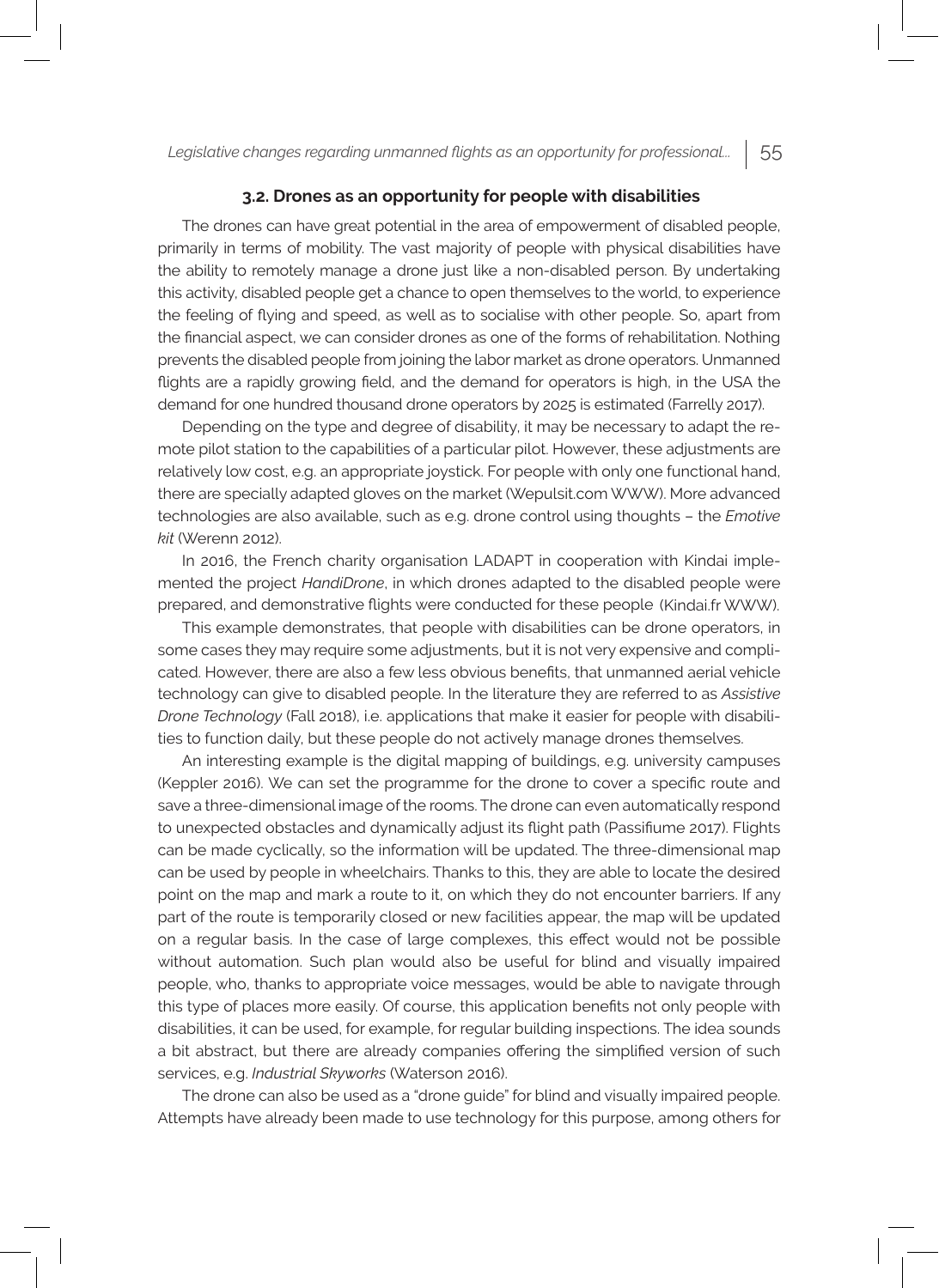blind runners (Al Zayer et al. 2016). The response of the environment and acceptance for such use of this technology is also analysed in the literature. Respondents declare rather curiosity and positive attitude, so this technology has a chance for rapid popularisation (Avila Soto, Funk 2018).

At the University of Nevada, a prototype device was prepared that navigates the visually blind person in real time, but at the moment the regulations do not allow its use by the blind person, which results directly from the definition of VLOS flights – in Visual Line of Sight.

The popularisation of unmanned flights has contributed to the creation of a new sport - drone racing. Disabled people (e.g. deaf representative of Spain, taking part in the World Championships in Shenzen in 2019) are already taking part in such competitions (see: World Air Sports Federation 2018). It is worth noting, that being a sports player is often associated with specific health requirements and fitness tests. Even if the sport discipline in itself enables full participation of persons with disabilities, such participation must also comply with the regulations (regulations of competitions, association of athletes, as well as general national and international regulations specifying e.g. requirements for drone pilots).

It can be assumed, that other applications for drones will appear with the development of this technology. An example of such futuristic applications may be dog walking. This simple activity can be a really big challenge for a disabled person in a wheelchair. The use of a drone for this purpose, however, raises doubts, whether this situation is actually safe enough for both the dog and bystanders. For some time, even such devices were offered for sale, although it turned out later, that it was only a joke (Luna 2017). It caused a wide discussion, in which both supporters and opponents of the product spoke. In practice, this application will probably not become a reality, but it shows a certain direction, in which the inventors and producers are going to improve daily activities, that can be particularly helpful for people with disabilities.

### **3.3. The law and the access of persons with disabilities to the unmanned aerial flights market**

At international level, unmanned flights are regulated by the Chicago Convention, but this convention does not deal with the issue of the possibility of disabled persons to play the role of unmanned aerial vehicle operators. At the level of the European Union, relevant regulations are being developed. The approach to people with disabilities contained in these regulations is not yet fully known.

In the Commission Implementing Regulation (EU) 2019/947 of 24 May 2019 on the rules and procedures for the operation of unmanned aircrafts the only condition is, that the drone operator (remote pilot) cannot "perform duties under the influence of psychoactive substances or alcohol or when it is unfit to perform its tasks due to injury, fatigue, medication, sickness or other causes" (Regulation 2019/947: Annex, part A, point UAS. OPEN.060)

From this regulation we can draw the conclusion, that if a person is able to fly despite the disease, then such a flight can be carried out (this regulation will enter into force on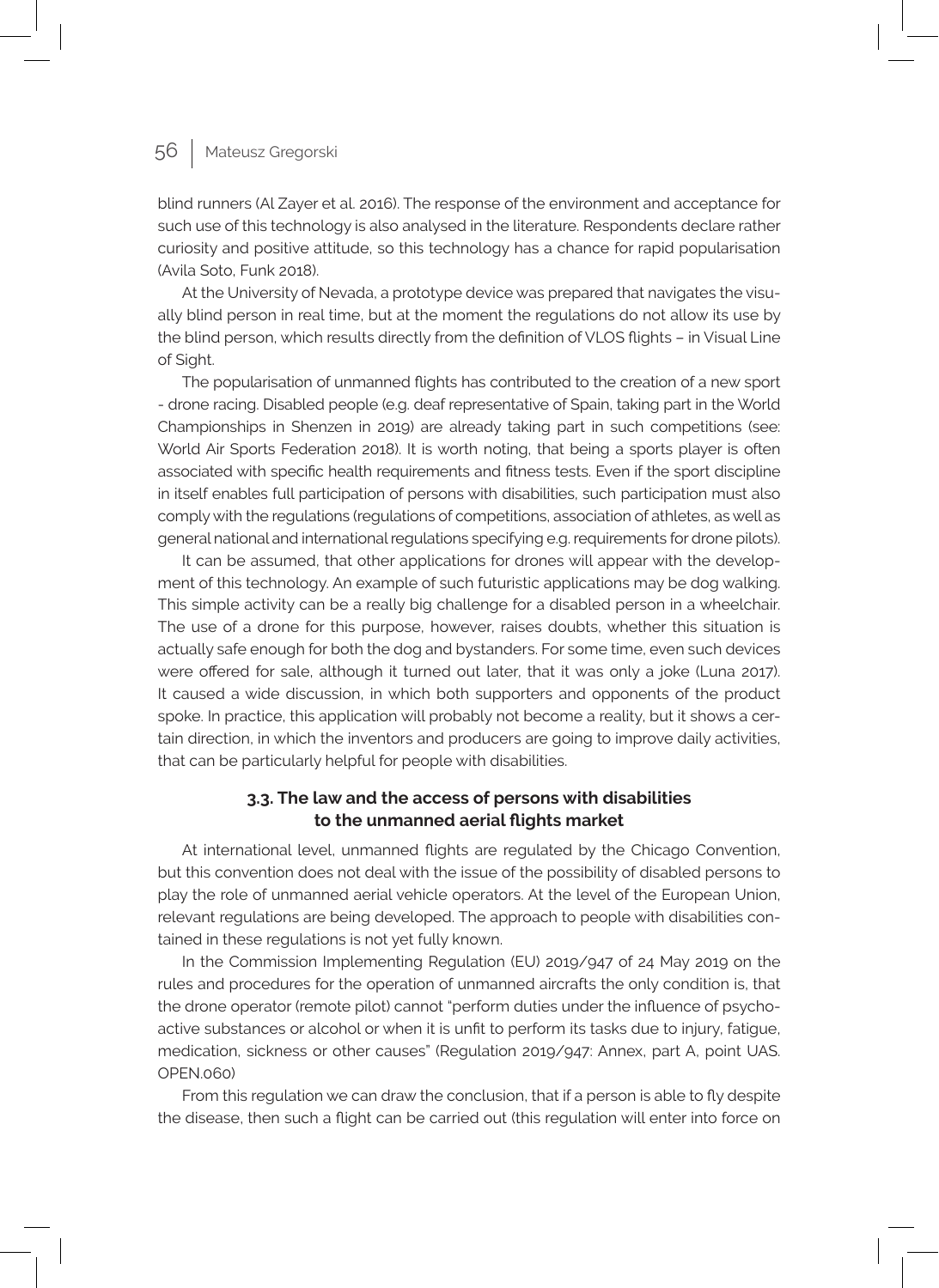1 July 2020). In Polish law, at the moment there are no restrictions for flights for sport and recreation purposes with drones weighing less than 150 kilograms, within visual visibility. If these conditions are not met, you must obtain a UAVO qualification certificate. One of its elements is a valid medical and aviation certificate on the absence of contraindications to perform the function of a member of the aviation staff, in accordance with art.105 of the Aviation Law (Prawo lotnicze 2018/1183).

It is interesting, that when paying for the exam, there is a discount for disabled people, which would indicate that they are allowed to use unmanned aerial vehicles. It is important, however, to analyse what health conditions are required by the medical aviation certificate. Finally, the medical practitioner decides about the admission of the person, but there is a regulation listing the contraindications to performing the role of aviation personnel.

The Regulation of the Minister of Infrastructure from December 20, 2018 amending the regulation on excluding the application of certain regulations of the Aviation Law to certain types of aircraft and determining the conditions and requirements for the use of these vehicles introduces a significant change in this issue: "in the case of unmanned aircraft, take-off mass of no more than 5 kg, used only in operations within the visual visibility range of VLOS for purposes other than recreational or sporting purposes (...) physical and mental fitness of an unmanned aircraft operator used for purposes other than recreational or sporting purposes, shall be determined on the basis of this person, a written statement that the persons' state of health allows them to perform their aviation activities safely" (Rozporządzenie Ministra Infrastruktury 2019/94).

#### **3.4. Health requirements in aviation law**

The Polish regulation of the Ministry of transport, construction and maritime economy defines the requirements for the mental and physical condition of aviation personnel, and therefore also drone operators. Such persons may not have a history of psychiatric, mental illness or clinically diagnosed nervous system abnormalities, including injuries; bone, joint, tendon and muscle diseases; abnormalities in body height, length of upper and lower limbs, and weakness in muscle strength that prevent safe flight operations; disorders of the eye and its appendages, resulting from congenital or acquired diseases and following surgical procedures or eye injuries; disorders in the correct perception and recognition of colors; disorders of the functions of the ears, nasal cavity, collateral sinus of the nose, throat, mouth, teeth and larynx, resulting from congenital or acquired diseases and as a result of surgery or injuries. This means that the majority of people with disabilities are excluded from aviation activities under this regulation. This regulation does not distinguish between manned and unmanned aviation. Similar guidelines also exist at European level, such as Commission Regulation (EU) No 1178/2011 and its annexes.

In this case, there is also no differences between manned and unmanned aviation, the Polish translation even suggests that the Regulation applies only to *"aircrew"*. An attempt to definitively answer the question of whether a person with a disability may legally be an unmanned aircraft operator, does not bring results today. It is understood that the re-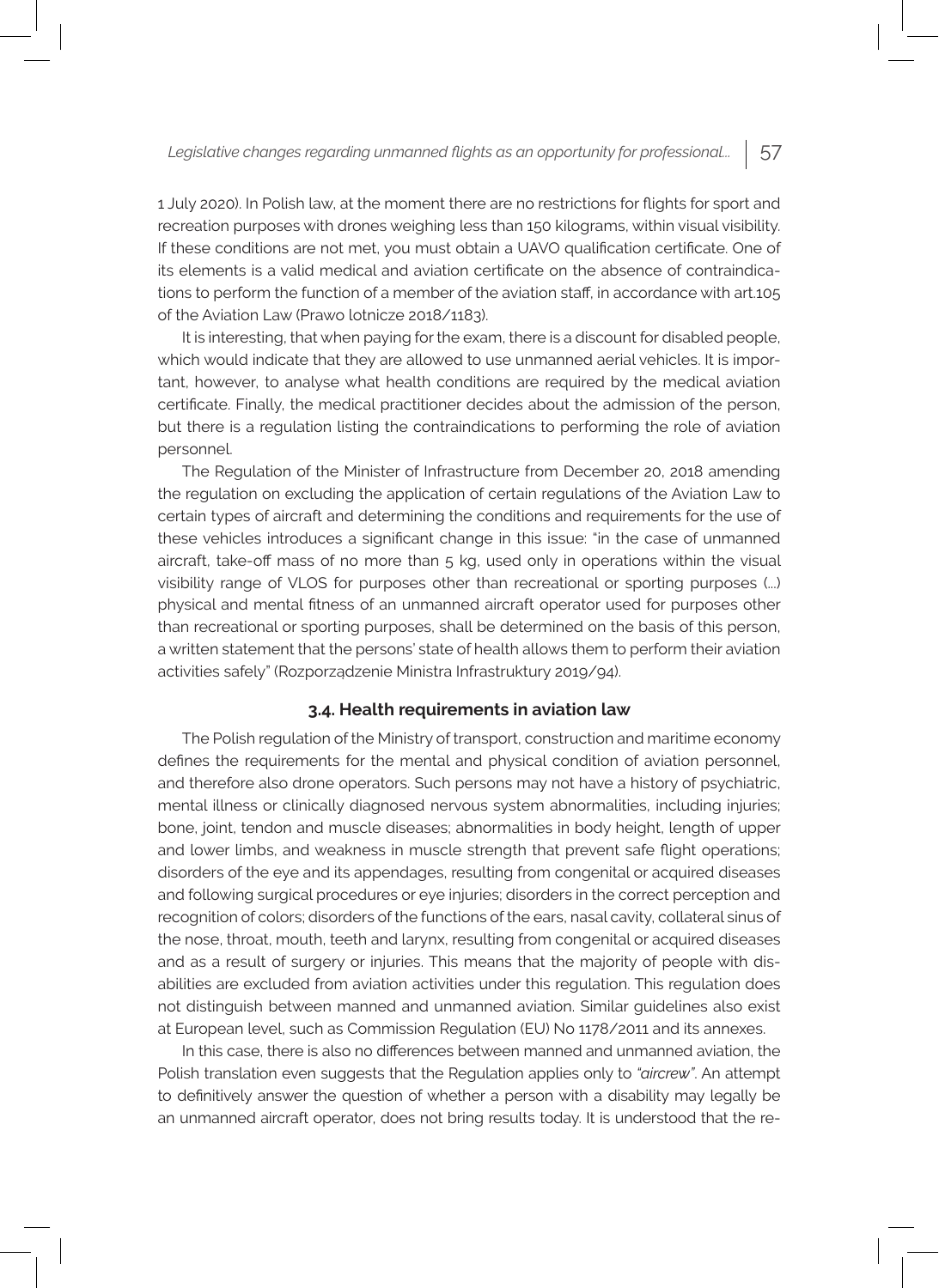quirements for aviation personnel are relatively restrictive, but the drone operator would theoretically no longer have to meet such criteria, as long as air traffic safety is ensured at all times. This issue has been included in ICAO Circular 328 – pilots must "be proficient in the language used for radiotelephony and meet medical fitness levels, although the latter may be modified as appropriate for the UAS environment" (ICAO 2011, Cir. 328: par. 2.14).

### **Conclusion**

Drones have recently become available for civil flights. Until now, this technology was available only for the military purposes, but over the last few years it has been rapidly popularised for civilian applications, such as sports, recreation and commercial use. At the same time, aviation law is very complex and difficult to change. As a result, legal regulations for unmanned flights at the European Union level are still under development.

During this time various legal regulations were created in national legislative systems, however, not always consistent with each other. This fact introduces additional complications, when attempting to harmonise this law at the international level. At the same time, however, drones bring new opportunities for professional empowerment of the disabled people. As was mentioned earlier, drone operators are in great demand, currently the specialists on the market are scarce. This means attractive working conditions and an opportunity for people with disabilities, if they could obtain the required qualifications and meet the conditions of physical and mental health. At least theoretically, full physical health is not necessary to be a drone operator. In addition to professional empowerment, drones are also a chance for improvement in everyday life. New ways of using drones will probably appear in time, but their adoption depends on whether the law allows these new, previously unknown activities. From the presented analysis we can draw the major conclusion, that in order to use the opportunity, which the unmanned flights provide for the mankind, and for the people with disabilities in particular, the precise regulations need to be developed.

**Mateusz Gregorski** – MA, graduate of the Faculty of Political Science and International Studies at the University of Warsaw, European studies in the field of integration processes, postgraduate at the same faculty in the field of public policy. He has been dealing with the topic of unmanned aircraft in international and EU law for many years. He is also the author of publications in this field (see: Gregorski 2016, 2017, 2018).

E-mail address: mgregorski@student.uw.edu.pl

**Mateusz Gregorski** – magister, absolwent Wydziału Nauk Politycznych i Studiów Międzynarodowych Uniwersytetu Warszawskiego na kierunku Europeistyka w zakresie procesów integracyjnych, doktorant na WNPiSM na specjalizacji Nauki o polityce publicznej. Od wielu lat zajmuje się tematyką lotów bezzałogowych w prawie międzynarodowym i UE, autor publikacji w tym zakresie (zob. Gregorski 2016, 2017, 2018).

Adres e-mail: mgregorski@student.uw.edu.pl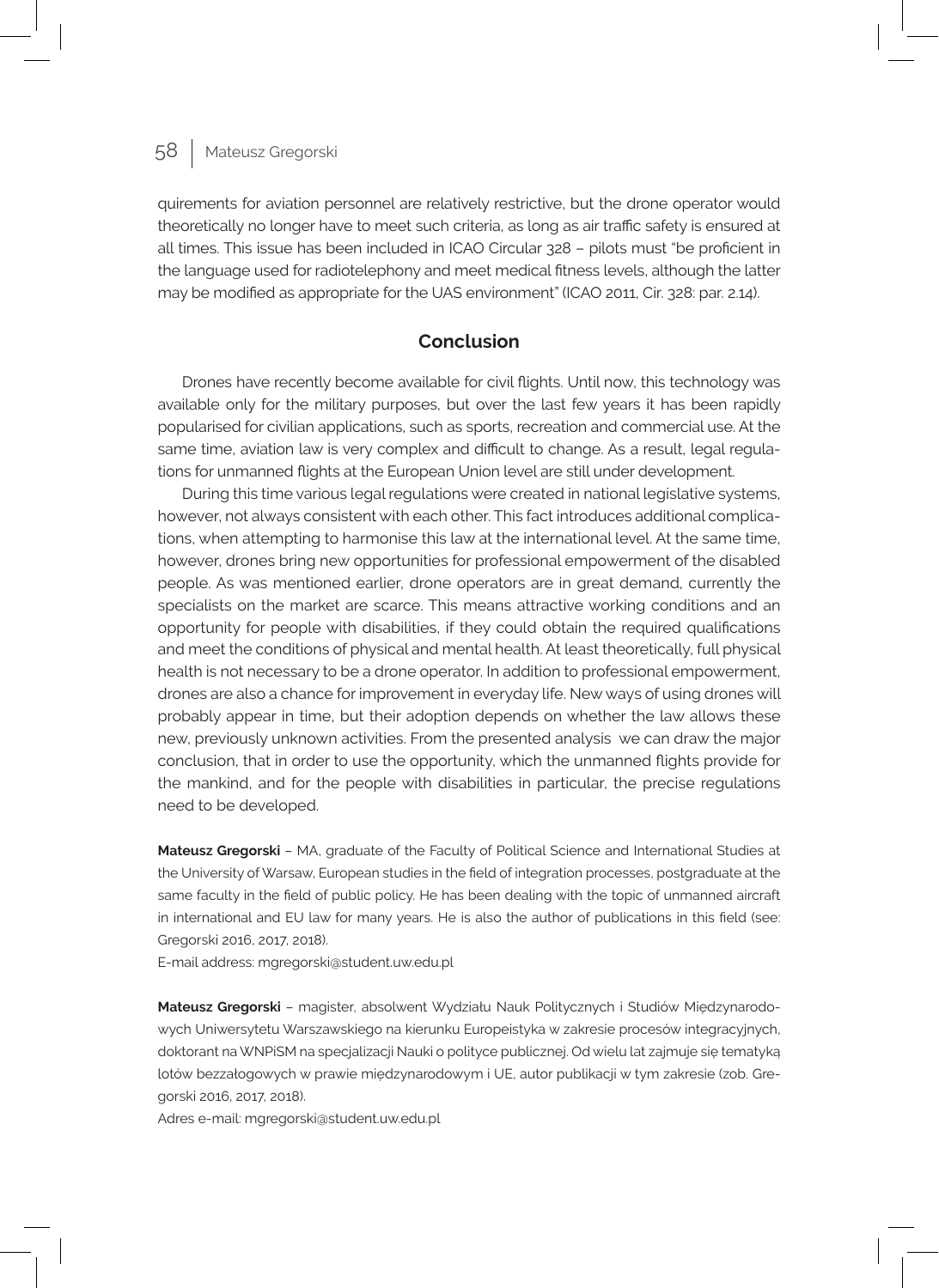### $\Theta$  References

- AL ZAYER Majed, TREGILLUS Sam, BHANDARI Jiwan, FEIL-SEIFER Dave, FOLMER Eelke (2016). *Exploring the use of a drone to guide blind runners*, "Proceedings of the 18th International ACM SIGACCESS Conference on Computers and Accessibility".
- AVILA SOTO Mauro, FUNK Markus (2018), *Look, a guidance drone! Assessing the Social Acceptability*  of Companion Drones for Blind Travelers in Public Spaces, in: "ASSETS ,18". Proceedings of the 20th International ACM SIGACCESS Conference on Computers and Accessibility, Galway.
- AUSTRALIAN CERTIFIED UAV OPERATORS INC. (2016), *What do we call them: UAV, UAS or RPAS?,* http://www.acuo.org.au/industry-information/terminology/what-do-we-call-them/, (17.05.2019)
- BELTON Padraig (2015), *Game of drones: As prices plummet drones are taking off,* "BBC", http://www. bbc.com/news/business-30820399 (16.01.2015)
- BELTON Padraig (2017), *Would you take a ride in a pilotless sky taxi?,* "BBC", http://www.bbc.com/ news/business-41088196 (01.09.2017)
- BUSINESS DAY (2019), *Uber on track to use drones for food delivery*, "Business Day", 12.06.2019, https://www.businesslive.co.za/bd/companies/2019-06-12-uber-on-track-to-use-drones-forfood-delivery/ (14.06.2019)
- CALLEJA CRESPO Daniel, MENDES DE LEON Pablo (2011), *Achieving the Single European Sky: Goals and Challenges,* Wolters Kluwer U.S.
- CARY Leslie (2015), *ICAO develops the global regulatory framework for UAS*, "Coordinates Magazine", January 2015, http://mycoordinates.org/%E2%80%9Cicao-develops-the-global-regulatoryframework-for-uas%E2%80%9D/ (21.05.2019)
- CHRISTEN Markus et al. (2014), *Measuring the moral impact of operating "drones" on pilots in combat, disaster management and surveillance*, https://aisel.aisnet.org/ecis2014/proceedings/ track12/14/ (12.11.2019)
- CONNOT Mark (2016), *A Mind of Their Own: Autonomous Drone Operations*, "Fox Rotschild Attorneys at Law", 22.07.2016, https://ontheradar.foxrothschild.com/2016/07/articles/drone-regulationsand-policy/a-mind-of-their-own-autonomous-drone-operations/ (21.05.2019)
- COUNCIL OF THE EUROPEAN UNION (2012)*, Towards a European strategy for the development of civil applications of Remotely Piloted Aircraft Systems (RPAS),* SWD (2012) 259 final, Brussels.
- Commission Delegated Regulation (EU) 2019/945 of 12 March 2019 on unmanned aircraft systems and on third-country operators of unmanned aircraft systems; O*.J. L 152, 11.6.2019.*
- COMMISSION IMPLEMENTING REGULATION (EU) 2019/947 of 24 May 2019 on the rules and procedures for the operation of unmanned aircraft; O.J. L 152/45, 11.06.2019.
- COMMISSION REGULATION (EU) No 1178/2011 of 3 November 2011 laying down technical requirements and administrative procedures related to civil aviation aircrew pursuant to Regulation (EC) No 216/2008 of the European Parliament and of the Council; O.J. L 311, 25.11.2011.
- EUROPEAN COMMISSION (2012) implementing regulation (EU) No 923/2012 of 26 September 2012 laying down the common rules of the air and operational provisions regarding services and procedures in air navigation and amending Implementing Regulation (EU) No 1035/2011 and Regulations (EC) No 1265/2007, (EC) No 1794/2006, (EC) No 730/2006, (EC) No 1033/2006 and (EU) No 255/2010; O.J. EU L 281/1 of 13.10.2012.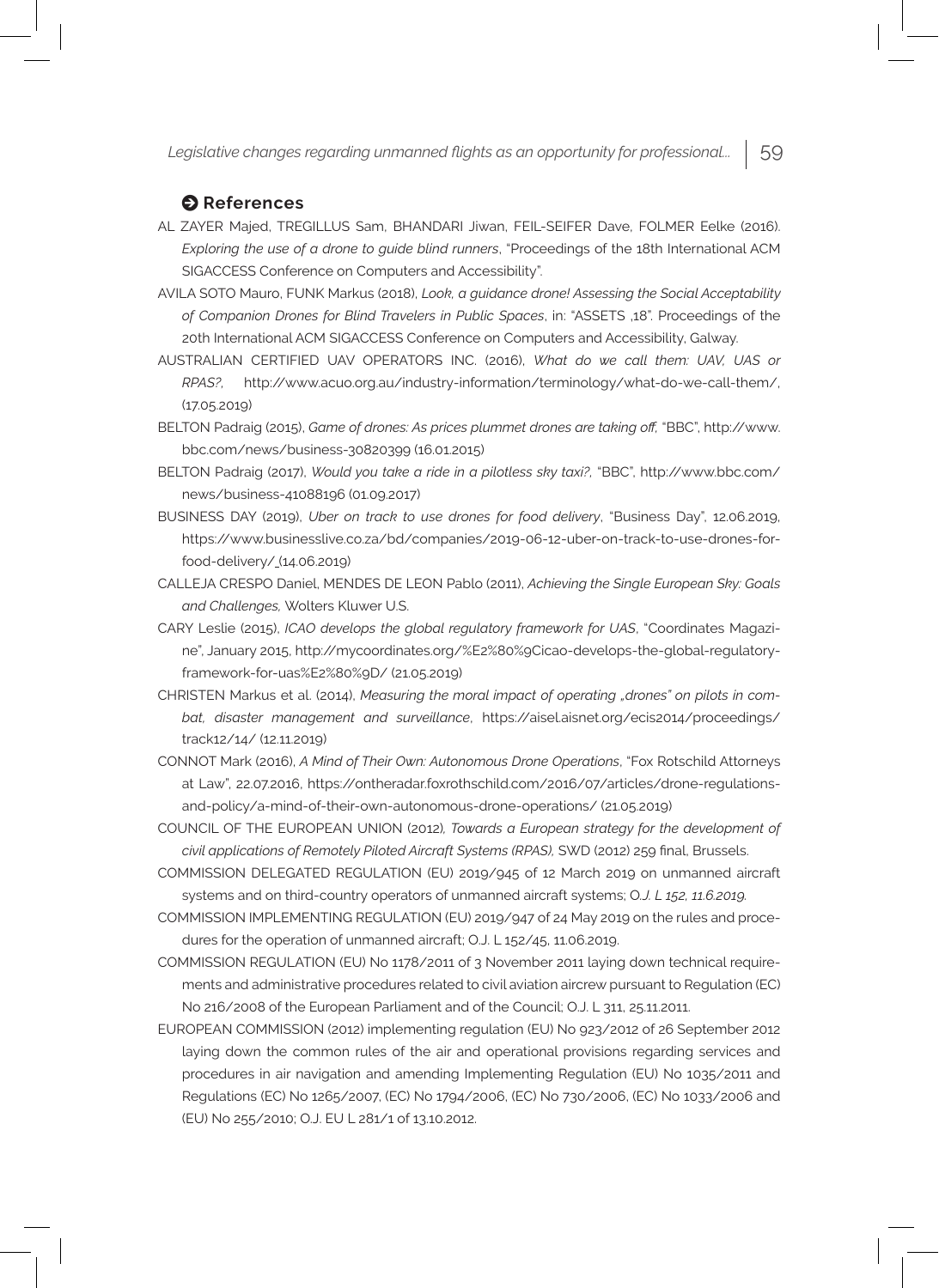- 60 Mateusz Gregorski
- EUROPEAN COMMISSION (2017), *Aviation: Commission is taking the European drone sector to new heights*, 16.06.2017.
- FALL Abdou Lahat (2018)*, Assistive Drone Technology: Using Drones to Enhance Building Access for the Physically Disabled*, University of Cincinnati.
- FARRELLY Andrew (2017), *Drone Operator: A Fast-Growing, Viable Career For The Disabled*, "DMC- -employ".
- FRENCH Sally (2017), *How DJI has crushed the consumer drone industry, and the rivals that could still take flight*, "Market Watch", 17.02.2017, https://www.marketwatch.com/story/how-dji-hascrushed-the-consumer-drone-industry-and-the-rivals-that-could-still-take-flight-2017-02-17 (13.05.2019)
- GARTNER (2017), *Gartner Says Almost 3 Million Personal and Commercial Drones Will Be Shipped in 2017,* 9.02.2017*,* https://www.gartner.com/en/newsroom/press-releases/2017-02-09-gartnersays-almost-3-million-personal-and-commercial-drones-will-be-shipped-in-2017 (13.05.2019)
- GIEŁDA Małgorzata, RASZEWSKA-SKAŁECKA Renata (eds) (2015), *Prawno-administracyjne aspekty sytuacji osób niepełnosprawnych w Polsce*, Wrocław.
- GREGORSKI Mateusz (2016), *Regulacje dotyczące bezzałogowych statków powietrznych w prawie międzynarodowym i prawie Unii Europejskiej,* the Centre for Europe, University of Warsaw.
- GREGORSKI Mateusz (2017), *Regulacje dotyczące bezzałogowych statków powietrznych w prawie Unii Europejskiej w kontekście międzynarodowym*, "Studia Europejskie", no. 2/2017.
- GREGORSKI Mateusz (2018), *Analysis of international law on Unmanned Aerial Vehicles through the*  prism of European Union law, "Przegląd Europejski", no. 4/2018.
- GRUBER Ben (2016), *World's first passenger drone unveiled at CES*, "Reuters", 8.01.2016, www.reuters. com/article/us-ces-passenger-drone-idUSKBN0UM0GW20160108 (22.05.2019)
- GUS (2018), *Badanie Aktywności Ekonomicznej Ludności,* Warszawa.
- ICAO (1944), *Convention on International Civil Aviation* of 7 December 1944, Chicago Convention.
- ICAO (2011), *Unmanned Aircraft Systems (UAS),* Cir.328. AN/190, Montreal.
- ICAO (2015), *Manual on Remotely Piloted Aircraft Systems (RPAS), First Edition, Quebec.*
- JOINT PUBLICATION 1-02 (2001), *Department of Defense Dictionary of Military and Associated Terms*, Joint Pub 1-02, 12.04.2001.
- KEPPLER Nick (2016), *How Technology Is Helping the Blind Navigate the Physical World,* "Slate", 2.02.2016, https://slate.com/technology/2016/02/how-technology-helps-the-blind-navigatethe-physical-world.html?via=gdpr-consent (27.05.2019)
- KILLE Tarryn (2019), *Non-Technical Skills (NTS) Training for UAV Operators: Situational Awareness and Workload Management*, https://www.igi-global.com/chapter/non-technical-skills-nts-trainingfor-uav-operators/228239 (12.11.2019)
- KINDAI.FR (WWW), https://kindai.fr/campaigns/handidrone/ (25.05.2019)
- KNIGHT Will (2017), *Drones and Robots Are Taking Over Industrial Inspection, "*MIT Technology Review", 07.09.2017, https://www.technologyreview.com/s/608811/drones-and-robots-aretaking-over-industrial-inspection/ (21.05.2019)
- LANGTON James (2017), *Laying down the law for Dubai's flying taxis*, "The National", 6.08.2017, https:// www.thenational.ae/uae/transport/laying-down-the-law-for-dubai-s-flying-taxis-1.617238 (21.05.2019)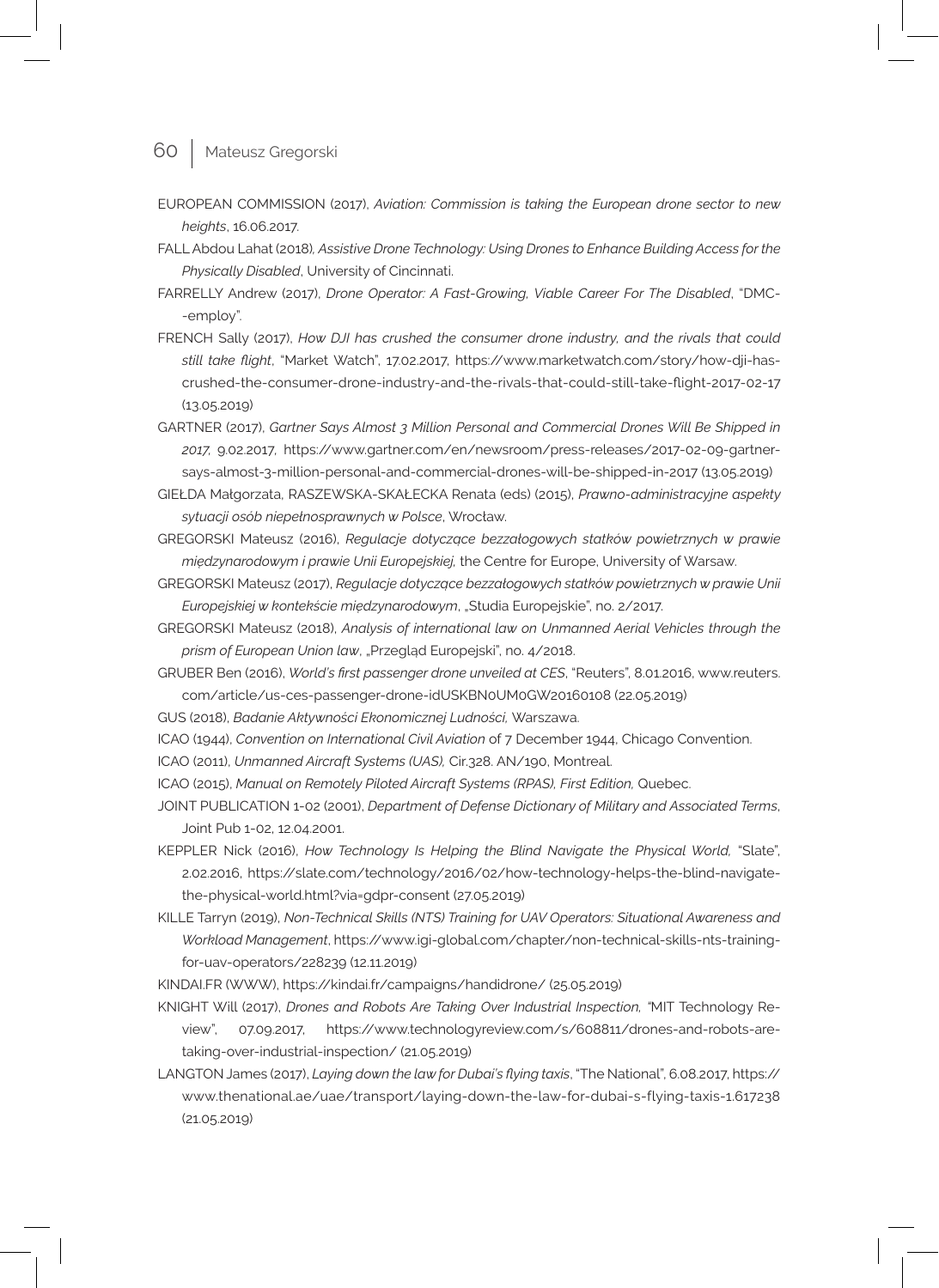- LUNA Thomas (2017), *Dog Walking Drone Gets Pulled Off Site, "*WeTalkUAV", https://www.wetalkuav. com/dog-walking-drone-gets-pulled-off-site/ (17.08.2017)
- NATO AAP-6 (2011), *NATO AAP-6 Glossary of Terms and Definitions containing military terms and their definitions used in NATO,* NATO Standardization Agency, Brussels.
- NATO AAP-6 (2013), *NATO AAP-6 Glossary of Terms and Definitions,* NATO Standardization Agency, Brussels.
- PASSIFIUME Bryan (2017), *"Vision-based navigation is just like in humans": Calgary professor developing new drone technology*, "Calgary Herald".
- PERRITT Henry H., SPRAGUE Eliot O. (2016), *Domesticating Drones: The Technology, Law, and Economics of Unmanned Aircraft*, London
- POLITAJ Adrianna (2008), *Ocena sytuacji osób niepełnosprawnych na rynku pracy w świetle wyników badań aktywności ekonomicznej ludności Polski w latach 2000-2007*, in: Marian Noga, Magdalena Stawicka (red.), *Co decyduje o konkurencyjności polskiej gospodarki*, Warszawa.
- PRAWO LOTNICZE (2018/1183), Ustawa z dnia 3 lipca 2002 r. Prawo lotnicze, Dz.U.2018.0.1183 tekst jednolity.
- PRISACARIU Vasile (2017), *The History And The Evolution Of UAVs From The Beginning Till The 70s", "*Journal of Defense Resource Management", Vol. 8, Issue 1 (14)/2017.
- REGULATION (EC) No 216/2008 of the European Parliament and of the Council of 20 February 2008 on common rules in the field of civil aviation and establishing a European Aviation Safety Agency, and repealing Council Directive 91/670/EEC, Regulation (EC) No 1592/2002 and Directive 2004/36/EC; O. J. EU L 79/1 of 19.3.2008.
- REGULATION (EU) 2018/1139 of the European Parliament and of the Council of 4 July 2018 on common rules in the field of civil aviation and establishing a European Union Aviation Safety Agency, and amending Regulations (EC) No 2111/2005, (EC) No 1008/2008, (EU) No 996/2010, (EU) No 376/2014 and Directives 2014/30/EU and 2014/53/EU of the European Parliament and of the Council, and repealing Regulations (EC) No 552/2004 and (EC) No 216/2008 of the European Parliament and of the Council and Council Regulation (EEC) No 3922/91; O.J. UE L 212 of 22.08.2018
- ROZPORZĄDZENIE MINISTRA INFRASTRUKTURY (2019/94) z dnia 20 grudnia 2018 r. zmieniające rozporządzenie w sprawie wyłączenia zastosowania niektórych przepisów ustawy – Prawo lotnicze do niektórych rodzajów statków powietrznych oraz określenia warunków i wymagań dotyczących używania tych statków, Dz.U. z 2019, poz. 94.
- SCOTT Benjamyn (ed., 2016), *The Law of Unmanned Aircraft Systems: An Introduction to the Current and Future Regulation under National, Regional and International Law*, Wolters Kluwer U.S.
- STATISTA.COM (2018), *Global unit shipments of consumer drones from 2015 to 2021 (in 1,000s),* https:// www.statista.com/statistics/608887/consumer-drone-shipments-worldwide/ (08.01.2018)
- UNITED NATIONS (2006), *Convention on the Rights of Persons with Disabilities (CRPD)*, 13.12.2006, New York.
- WATERSON William (2016), *Drones For Building Inspection,* "Building Enclosure".

WHITMORE Bishane (2016), *Evolution Of Unmanned Aerial Warfare: A Historical Look At Remote Air-*

*power—A Case Study In Innovation, Fort Leavenworth*, Kansas

WEPULSIT.COM (WWW), http://www.wepulsit.com/ (25.05.2019)